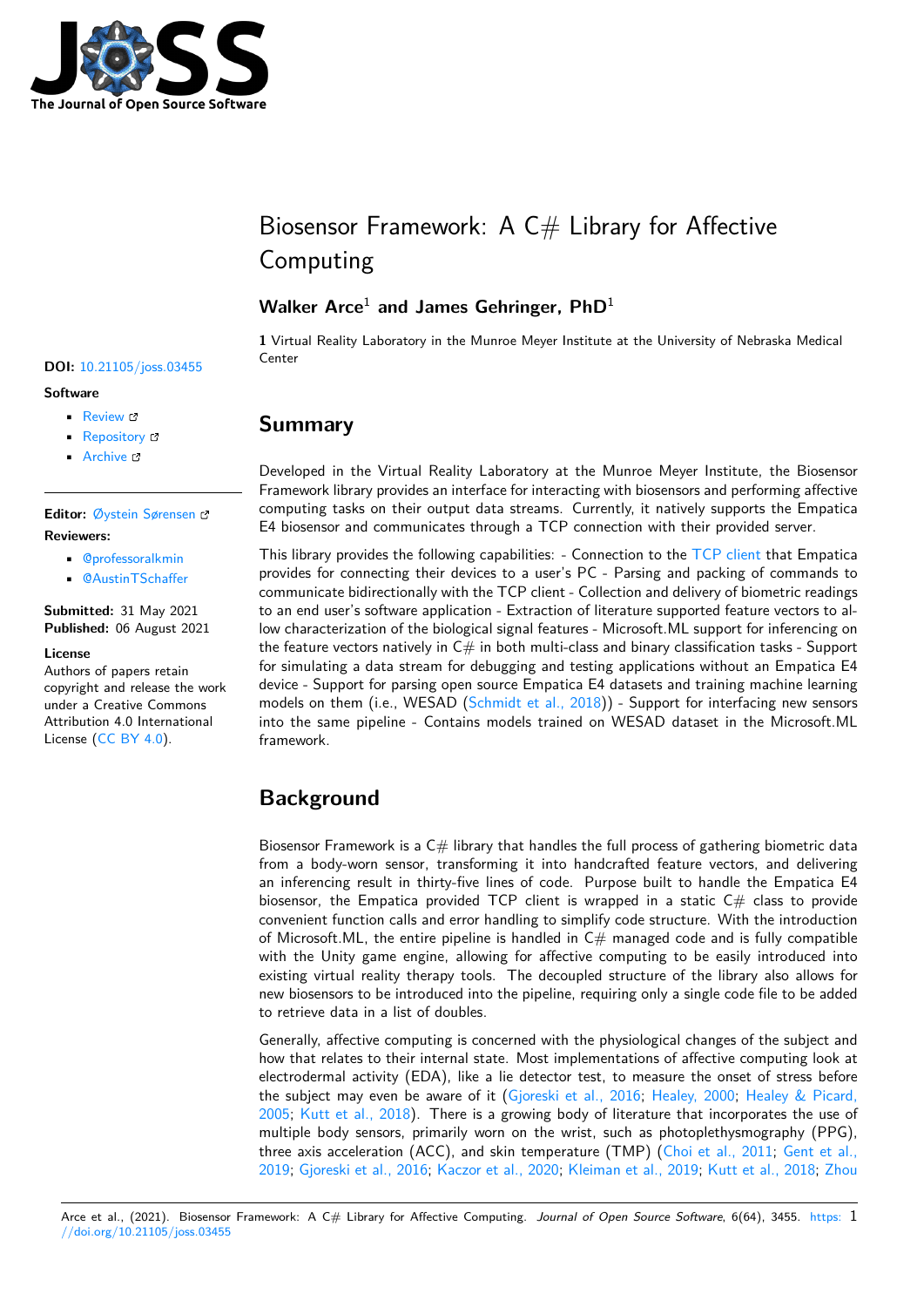

et al., 2017). As these sensors are miniaturized, they can be easily incorporated into wristworn packages and can be fused with other sensor modalities, such as respiratory sensors, eye trackers, or body trackers, to estimate a subject's emotional state more accurately.

Biosensor Framework incorporates the algorithms used in the WESAD dataset for computing feature vectors for all sensors on the Empatica E4: EDA, PPG, ACC, and TMP (Schmidt et al., 2018). Additionally, the E4 provides estimations on the heart rate and inter-beat interval, as well as a button for manually tagging the data stream, which has been implemented in a function to mark relevant events. To detrend the EDA signal, a time-varying, finite-impulseresponse, high-pass filter is used (Tarvainen et al., 2002). For detecting major r[esponses in](#page-4-0) [the EDA,](#page-4-0) the method proposed by Healey is used (Healey, 2000). To perform the Fast Fourier Transform, the DSPLib project was incorporated to allow real-time computation of the signal spectra. Finally, a stillness metric was added to compute a unitless measure of movement from the accelerometer signals (C[hang et al., 2012\).](#page-4-1)

# **Statemen[t of n](https://www.codeproject.com/Articles/1107480/DSPLib-FFT-DFT-Fourier-Transform-Library-for-NET-6)eed**

In the application of virtual reality therapy tools for patients with autism spectrum disorder, the continual management of stress is of utmost importance (Bishop-Fitzpatrick et al., 2015; Kildahl et al., 2019). These tools can introduce stressful situations such as navigating an airport, handling an airplane ride, or crossing a busy intersection, which can be difficult or impossible to simulate in a controlled clinical environment (Miller et al., 2020; Poyade et al., 2017; Saiano et al., 2015). This stress can be monitored [using biosensors and literature](#page-3-5) [supported machine le](#page-3-6)arning models, which gives the clinician an additional layer of information for tuning the environment for its intended therapeutic effect. Additionally, the library can be used in applications for monitoring and managing ambula[tory stress for at-ri](#page-3-7)s[k patients,](#page-3-8) [allowing](#page-3-8) a[nother layer of inform](#page-4-2)ation for medical personnel to assess the state of their patients (Kleiman et al., 2019).

The most common tool to implement virtual reality therapy tools is the Unity game engine, which runs a  $C#$  interpreter based on the Mono compiler. To reasonably use common opensource machine learning tools, such as Python, MATLAB, or R, would require the use of [additional TCP serve](#page-3-9)rs to act as the intermediary between the virtual environment and the biosensor readings. This adds an additional layer to the technology stack and, for Unity developers, requires the compilation and management of multiple projects. The Biosensor Framework library removes this additional layer and simplifies the machine learning down to simple function calls.

# **Affect Classification Model Performance**

We split the WESAD dataset into the binary classification and multi-class organization as specified in  $(Schmidt et al., 2018)$  and calculated the feature vectors accordingly. We used a train-test split of 0.3 and trained using the standard Fit method built into the Microsoft.ML models. The binary classification task was split into *stress vs. non-stress* and the multi-class classification task was split into *baseline vs. stress vs. amusement*. The regression tasks also used the latt[er dataset. The metr](#page-4-0)ics were calculated from the test fit and were automatically generated by Microsoft.ML.

Regression Model Metrics

|               |       |       | <b>Fast Forest</b> Fast Tree Fast Tree Tweedie LBFGS |       |
|---------------|-------|-------|------------------------------------------------------|-------|
| Loss Function | 19.54 | 11.34 | -12.27                                               | 37.11 |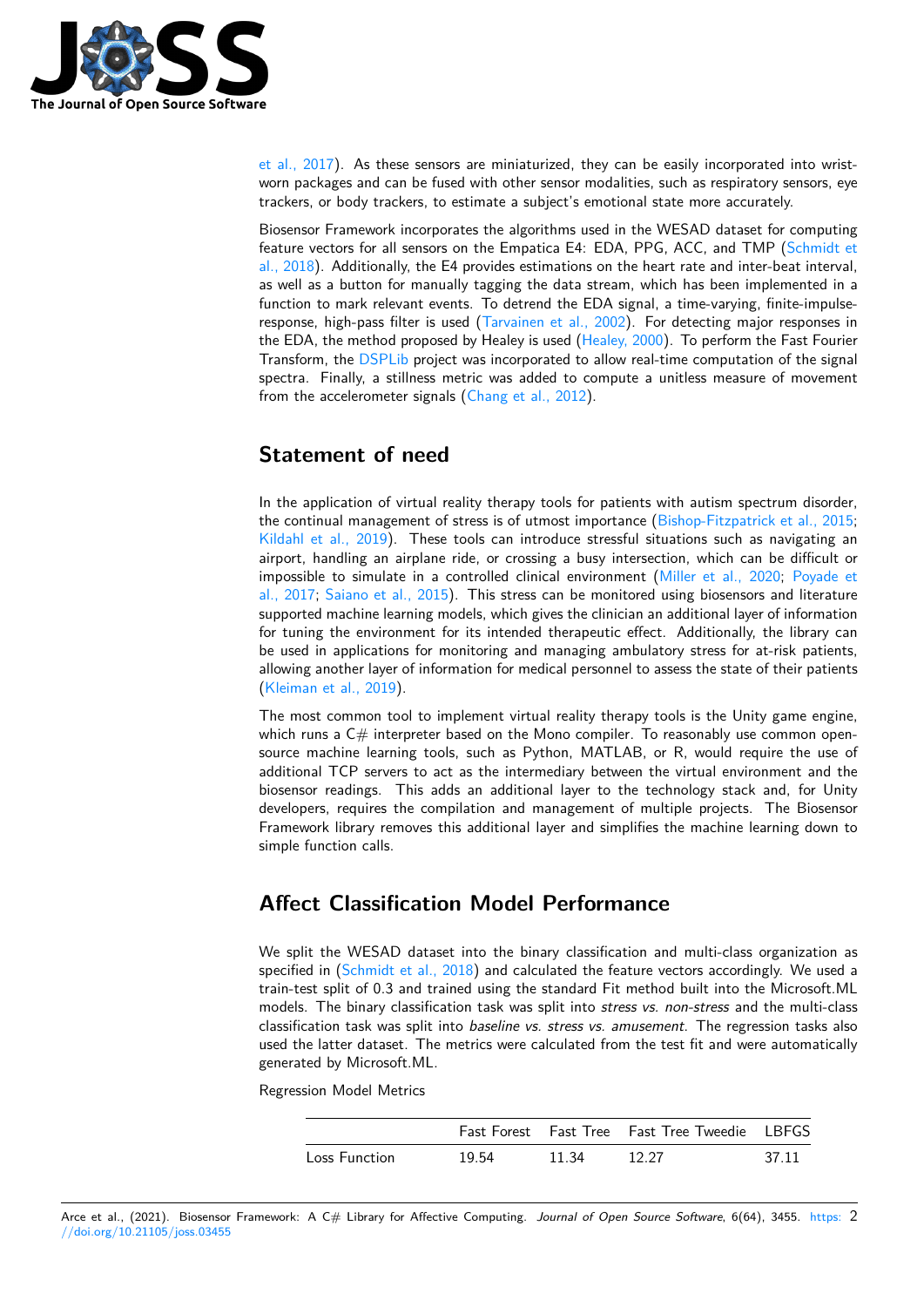

|                     | <b>Fast Forest</b> |       | Fast Tree Fast Tree Tweedie LBFGS |       |
|---------------------|--------------------|-------|-----------------------------------|-------|
| Mean Absolute Error | 28.33              | 16.64 | 16.63                             | 45.89 |
| Mean Squared Error  | 19.54              | 11.14 | 12.27                             | 37.11 |
| <b>RMS</b> Error    | 44.20              | 33.67 | 35.03                             | 60.92 |
| R Squared           | 65.17              | 79.79 | 78.12                             | 26.11 |

Multi-Class Classification Metrics

|                     | <b>Fast Forest</b> | <b>Fast Tree</b> | <b>LBFGS Regression</b> | <b>LBFGS Max Entropy</b> |
|---------------------|--------------------|------------------|-------------------------|--------------------------|
| Log Loss            | 31.30              | 22.27            | 45.11                   | 41.51                    |
| <b>LL</b> Reduction | 68.51              | 77.59            | 51.82                   | 55.67                    |
| Macro Acc           | 84.59              | 93.78            | 68.80                   | 71.97                    |
| Micro Acc           | 89.06              | 95.40            | 84.76                   | 85.40                    |
| Class 0 Precision   | 93.72              | 95.90            | 83.09                   | 84.69                    |
| Class 0 Recall      | 93.36              | 97.82            | 95.85                   | 94.54                    |
| Class 0 Loss        | 22.03              | 9.92             | 23.13                   | 23.59                    |
| Class 1 Precision   | 83.98              | 98.34            | 91.46                   | 90.56                    |
| Class 1 Recall      | 92.97              | 94.73            | 91.09                   | 91.30                    |
| Class 1 Loss        | 25.96              | 27.68            | 42.37                   | 34.16                    |
| Class 2 Precision   | 83.21              | 88.53            | 63.64                   | 85.40                    |
| Class 2 Recall      | 67.26              | 88.79            | 19.44                   | 30.09                    |
| Class 2 Loss        | 71.23              | 52.41            | 152.03                  | 140.35                   |

Binary Classification Metrics

|                           | <b>Fast Forest</b> | <b>Fast Tree</b> |
|---------------------------|--------------------|------------------|
| Accuracy                  | 92.35              | 96.85            |
| <b>AUPRC</b>              | 97.95              | 99.05            |
| <b>AURC</b>               | 97.39              | 98.88            |
| F1 Score                  | 92.86              | 97.06            |
| Negative Precision        | 92.34              | 97.07            |
| Negative Recall           | 91.19              | 96.17            |
| <b>Positive Precision</b> | 92.36              | 96.67            |
| Positive Recall           | 93.37              | 97.46            |

For our evaluation of the machine learning framework, we focused on the binary classification task of *stress v. non-stress*. Microsoft.ML has built in models that allow for quick training, evaluation, and deployment of machine learning applications. The ones that we evaluated were the Fast Forest and Fast Tree models. The models evaluated performed very well in the binary classification task and the Fast Tree outperformed the Fast Forest. For all three classification tasks the Fast Tree outperformed all other models.

# **Acknowledgements**

We would like to thank the Integrated Center for Autism Spectrum Disorder and the Munroe Meyer Guild at the Munroe Meyer Institute at the University of Nebraska Medical Center for supporting our work.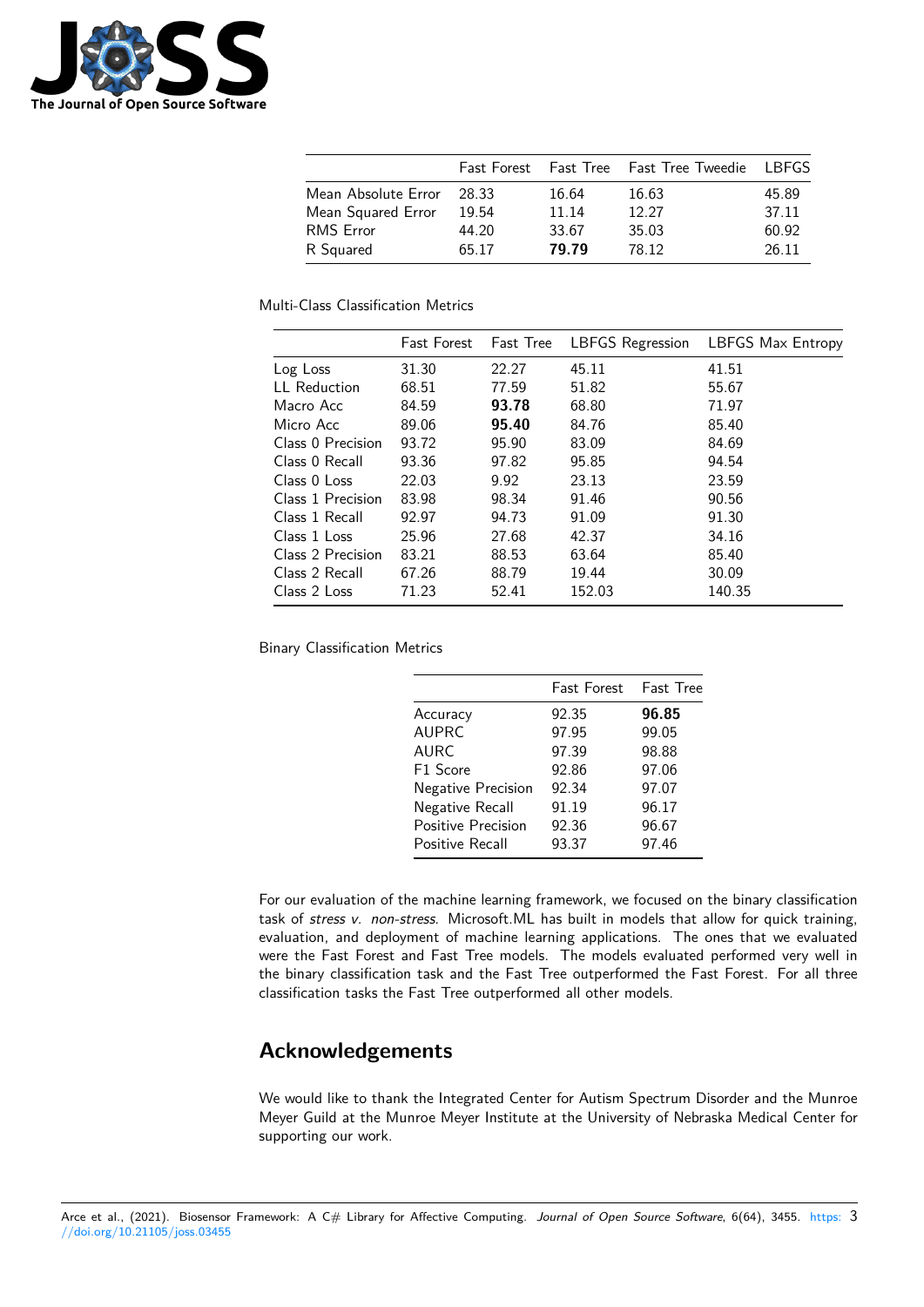

# **References**

- Bishop-Fitzpatrick, L., Mazefsky, C. A., Minshew, N. J., & Eack, S. M. (2015). The relationship between stress and social functioning in adults with autism spectrum disorder and without intellectual disability. *Autism Research*, *8*(2), 164–173. https://doi.org/10.1002/ aur.1433
- <span id="page-3-5"></span>Chang, K.-M., Chen, S.-H., Lee, H.-Y., Ching, C. T.-S., & Huang, C.-L. (2012). A wireless accelerometer-based body posture stability detection system and its application for medi[tation pra](https://doi.org/10.1002/aur.1433)ctitioners. *Sensors*, *12*(12), 17620–17632. https://doi[.org/10.3390/s121217620](https://doi.org/10.1002/aur.1433)
- Choi, J., Ahmed, B., & Gutierrez-Osuna, R. (2011). Development and evaluation of an ambulatory stress monitor based on wearable sensors. *IEEE Transactions on Information Technology in Biomedicine*, *16*(2), 279–286. https:[//doi.org/10.37896/jxu15.3/018](https://doi.org/10.3390/s121217620)
- <span id="page-3-3"></span>Gent, P. van, Farah, H., Nes, N. van, & Arem, B. van. (2019). HeartPy: A novel heart rate algorithm for the analysis of noisy signals. *Transportation Research Part F: Traffic Psychology and Behaviour*, *66*, 368–378. htt[ps://doi.org/10.1016/j.trf.2019.09.015](https://doi.org/10.37896/jxu15.3/018)
- <span id="page-3-4"></span>Gjoreski, M., Gjoreski, H., Luštrek, M., & Gams, M. (2016). Continuous stress detection using a wrist device: In laboratory and real life. *Proceedings of the 2016 ACM International Joint Conference on Pervasive and Ubiq[uitous Computing: Adjunct](https://doi.org/10.1016/j.trf.2019.09.015)*, 1185–1193. https: //doi.org/10.1145/2968219.2968306
- <span id="page-3-0"></span>Healey, J. A. (2000). *Wearable and automotive systems for affect recognition from physiology* [PhD thesis]. Massachusetts Institute of Technology.
- He[aley, J. A., & Picard, R. W. \(2005\). D](https://doi.org/10.1145/2968219.2968306)etecting stress during real-world driving tasks [using](https://doi.org/10.1145/2968219.2968306) physiological sensors. *IEEE Transactions on Intelligent Transportation Systems*, *6*(2), 156–166. https://doi.org/10.1109/tits.2005.848368
- <span id="page-3-2"></span><span id="page-3-1"></span>Kaczor, E., Carreiro, S., Stapp, J., Chapman, B., & Indic, P. (2020). Objective measurement of physician stress in the emergency department using a wearable sensor. *Proceedings of the... Annual Hawaii International Conference on System Sciences. Annual Hawaii Internatio[nal Conference on System Sciences](https://doi.org/10.1109/tits.2005.848368)*, *2020*, 3729. https://doi.org/10.24251/ hicss.2020.456
- Kildahl, A. N., Bakken, T. L., Iversen, T. E., & Helverschou, S. B. (2019). Identification of post-traumatic stress disorder in individuals with autism spectrum disorder and intellectual disability: A systematic review. *Journal of Mental Hea[lth Research in Intellectual](https://doi.org/10.24251/hicss.2020.456) [Disabilities](https://doi.org/10.24251/hicss.2020.456)*, *12*(1-2), 1–25. https://doi.org/10.1080/19315864.2019.1595233
- <span id="page-3-6"></span>Kleiman, E., Millner, A. J., Joyce, V. W., Nash, C. C., Buonopane, R. J., & Nock, M. K. (2019). Using wearable physiological monitors with suicidal adolescent inpatients: Feasibility and acceptability study. *[JMIR mHealth and uHealth](https://doi.org/10.1080/19315864.2019.1595233)*, *7*(9), e13725. https: //doi.org/10.2196/13725
- <span id="page-3-9"></span>Kutt, K., Binek, W., Misiak, P., Nalepa, G. J., & Bobek, S. (2018). Towards the development of sensor platform for processing physiological data from wearable sensors. *International Conference on Artificial Intelligence and Soft Computing*, 168–178. https://doi.o[rg/10.](https://doi.org/10.2196/13725) [1007/978-3-319-91262-2\\_](https://doi.org/10.2196/13725)16
- Miller, I. T., Wiederhold, B. K., Miller, C. S., & Wiederhold, M. D. (2020). Virtual reality air travel training with children on the autism spectrum: A preliminary report. *Cyberpsy[chology, Behavior, and Social](https://doi.org/10.1007/978-3-319-91262-2_16) Networking*, *23*(1), 10–15. https://doi.[org/10.1089/cyber.](https://doi.org/10.1007/978-3-319-91262-2_16) 2019.0093
- <span id="page-3-8"></span><span id="page-3-7"></span>Poyade, M., Morris, G., Taylor, I., & Portela, V. (2017). Using mobile virtual reality to empower people with hidden disabilities to overcome their barriers. *Proceedings of the 19th ACM International Conference on Multimodal Interaction*, 504–505. [https://doi.org/](https://doi.org/10.1089/cyber.2019.0093) [10.1145/3](https://doi.org/10.1089/cyber.2019.0093)136755.3143025